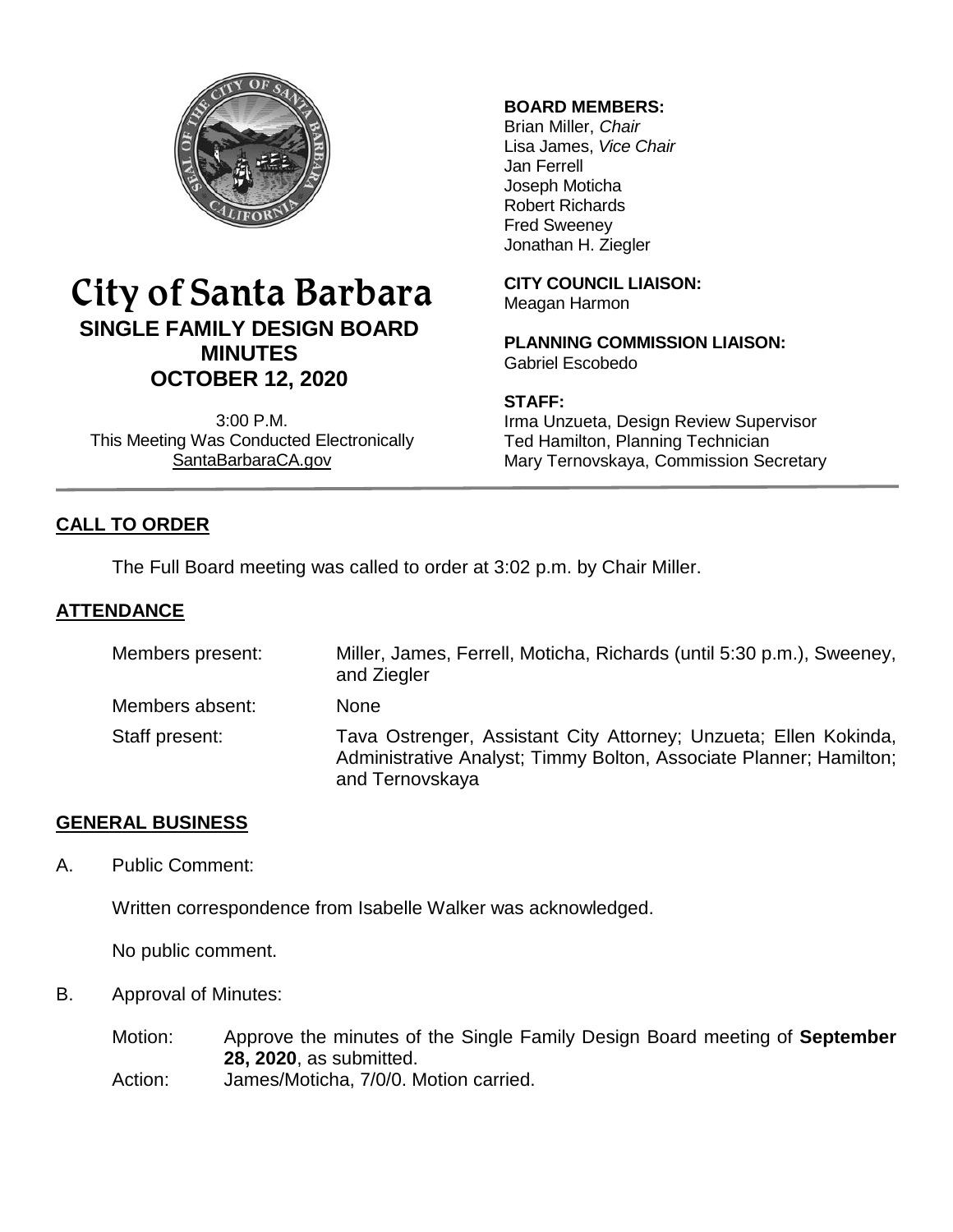- C. Approval of the Consent Calendar:
	- Motion: Ratify the Consent Calendar of **October 5, 2020**, as reviewed by Board Members Sweeney and James.
	- Action: Moticha/Ferrell, 7/0/0. Motion carried.
	- Motion: Ratify the Consent Calendar of **October 12, 2020**, as reviewed by Board Members Sweeney and James.
	- Action: James/Ferrell, 7/0/0. Motion carried.
- D. Announcements, requests by applicants for continuances and withdrawals, future agenda items, and appeals:
	- 1. Mr. Hamilton announced that Tava Ostrenger, Assistant City Attorney will give remarks regarding procedures related to public comment.
	- 2. Ms. Ostrenger announced that when Staff intakes public comment, they are advised not to interpret the letters. The Secretaries simply state whether comment has been received. Public comment will be posted on the Board webpages and is a part of public record and can be requested.
- E. Subcommittee Reports:

No subcommittee reports.

#### **(3:15PM) DISCUSSION ITEM**

#### **1. HIGH FIRE HAZARD AREAS**

Reference Number: PLN2019-00249 Staff: **Amber Anderson** 

Fire Inspector II Amber Anderson will discuss Fire Department regulations as they relate to High Fire Hazard Areas.

Actual time: 3:17 p.m.

Present: Amber Anderson, Fire Inspector II

Staff comments: Ms. Anderson explained defensible space, a concept used to keep the public safe, ensure the safety of firefighters, and ensure the survivability of structures in wildland fires. Home hardening is putting features on a structure to ensure its survivability. She was available to answer any questions.

Public comment opened at 3:30 p.m., and as no one wished to speak, it closed.

#### **Discussion held.**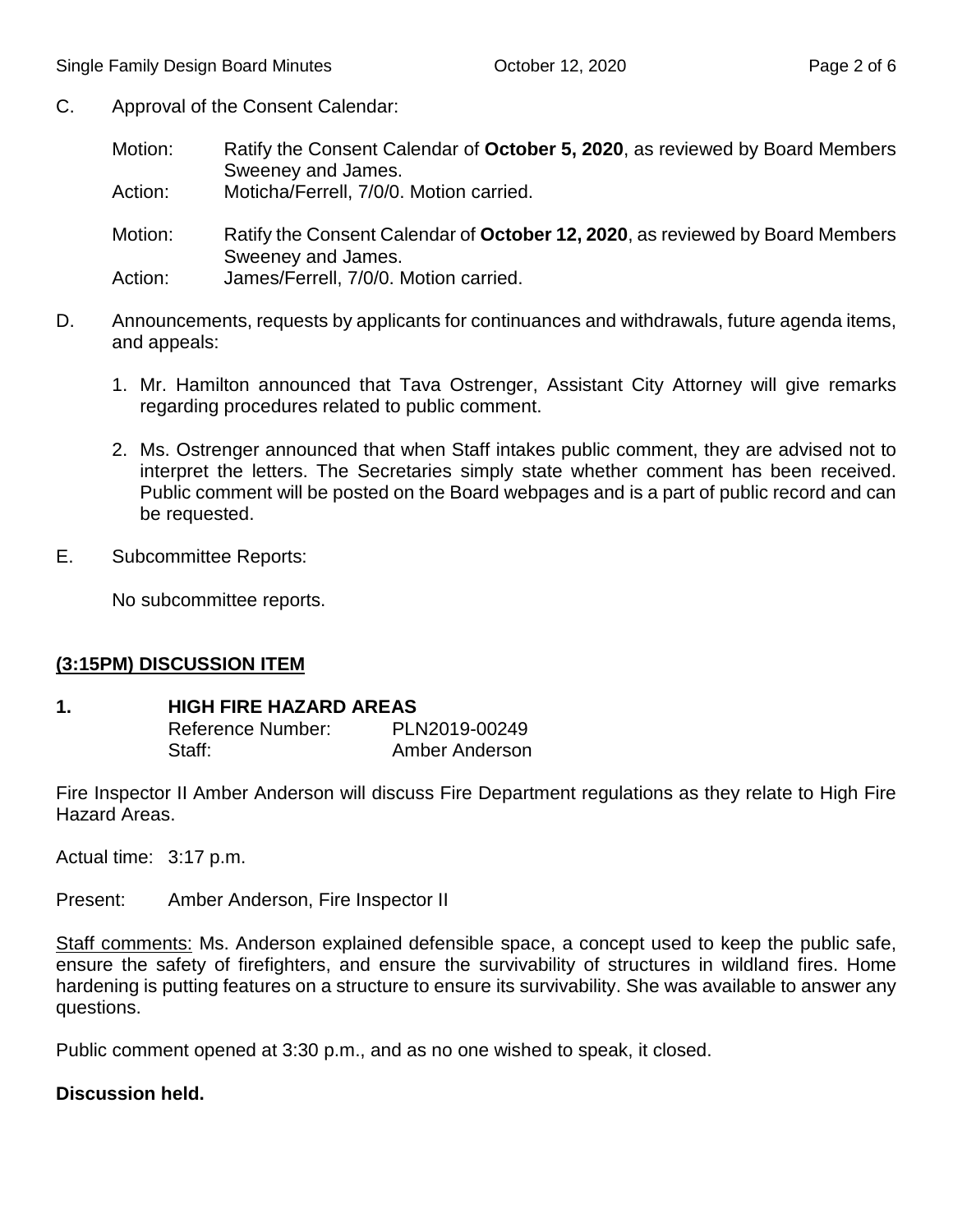#### **(3:45PM) CONTINUED ITEM: FINAL APPROVAL**

**2. [160 CONEJO RD](https://www.santabarbaraca.gov/SBdocuments/Advisory_Groups/Single_Family_Design_Board/Archive/2020_Archives/03_Architectural_Drawings/2020-10-12_October_12_2020_160_Conejo.pdf)** Assessor's Parcel Number: 019-042-015 Zone: RS-1A Application Number: PLN2018-00609 Owner: Dario Pini Applicant: Brian Miller

(Proposal for 626 square feet of first- and second- floor additions to an existing two-story 2,994 square foot single-family dwelling with an attached 600 square foot three-car garage and 456 square foot detached accessory building. The proposed total of 4,675 square feet of development on a 3-acre parcel in the Hillside Design District is 76% of the guideline maximum allowed floor-to-lot area ratio (FAR).)

**Final Approval is requested. Project requires Neighborhood Preservation Findings and Hillside Design & Sloped Lot findings. Project requires substantial conformance to the plans granted Project Design Approval on March 2, 2020. Project was last reviewed March 2, 2020.**

**RECUSAL:** To avoid any actual or perceived conflict of interest, Chair Miller and Board Member Richards recused themselves from hearing this item in order to represent the applicant under the Political Reform Act and Fair Political Practices Commission rulings.

Vice Chair James read the following State Political Reform Act Sole Proprietor Advisory:

The City Attorney's office has determined that sole proprietors are allowed to prepare professional documents and make project presentations before a board they served on based on an exception to the Political Reform Act and Fair Political Practices Commission rulings. The limitation is that they are not to unduly influence their fellow board members on a decision by advocating for their clients. The exception allows board members to continue practicing their profession in the City while volunteering on a board.

Actual time: 3:50 p.m.

Present: Brian Miller, Applicant; and Robert Richards, Landscape Architect

Staff comments: Mr. Hamilton stated that there in an error in the agenda footer language and Neighborhood Preservation Findings and Hillside Design & Sloped Lot findings were already made for the project.

Public comment opened at 4:08 p.m., and as no one wished to speak, it closed.

**Motion: Final Approval with the comment that once the ten-day appeal period is over, the Board does not have the authority to oversee construction as it is the responsibility of the Building department.**

Action: James/Ferrell, 5/0/0. (Miller and Richards absent.) Motion carried.

The ten-day appeal period was announced.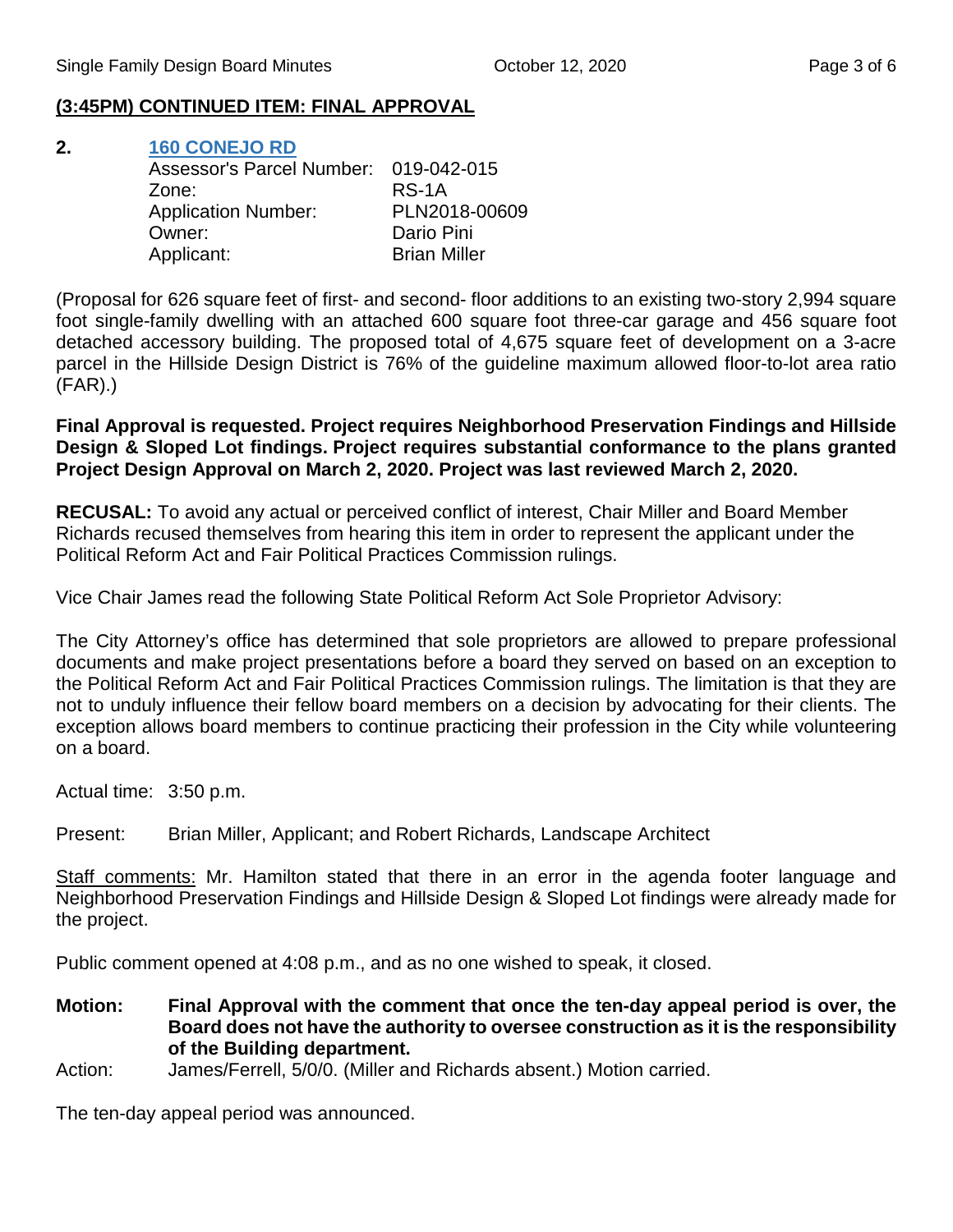## **(4:15PM) NEW ITEM: CONCEPT REVIEW**

**3. [202 LA PLATA](https://www.santabarbaraca.gov/SBdocuments/Advisory_Groups/Single_Family_Design_Board/Archive/2020_Archives/03_Architectural_Drawings/2020-10-12_October_12_2020_202_La_Plata.pdf)** Assessor's Parcel Number: 045-151-016 Zone: E-3/SD-3 Application Number: PLN2020-00455 Owner: Sean and Sheralyn Gavin Applicant: Barry Winick

(Proposal for a 630 square foot second story addition with a second floor terrace, and alterations to the first floor including a new retractable patio cover. Project site is located on a 6,482 square foot lot in the Non-Appealable jurisdiction of the Coastal Zone. The proposed total of 2,271 square feet of development is 99% of the maximum guideline floor-to-lot area ratio (FAR)).

### **No final appealable action will be taken at this hearing. Project requires Neighborhood Preservation findings.**

Actual time: 4:16 p.m.

Present: Barry Winick, Applicant; and Gustavo Zinkewich, Applicant

Public comment opened at 4:30 p.m., and as no one wished to speak, it closed.

Written correspondence from Jonathan Cates was acknowledged.

#### **Motion: Continue indefinitely with comments:**

- 1. Applicant shall add additional landscaping on both corners of La Plata and Calle Brevo.
- 2. Provide more definition and sections of the fence, show the design and materials.
- 3. The trellis element over patio area is too aggressive, either provide a smaller trellis element or provide a different configuration to make it more open.
- 4. Provide more definition for the bar area of the west terrace, and more definition and sections through all directions to show how the vegetable garden will work and be drained.
- 5. The east terrace is too large and inappropriate, reduce its size.
- 6. The bedroom terrace shall be reduced in size, including the landscaped area Sheet A-102.
- 7. The scale of the elevations need to be reworked so that the plate heights are reduced closer to 8 feet in the interior area. The roof elements and proportions need to be restudied at master bedroom elevation. Reduce the glazing in master bedroom as it faces directly to street.
- 8. Reduce or cover the stairway glass and glazing on the east elevation.
- 9. Show sections and configurations through any proposed terrace areas off the north elevation.
- 10.The window locations on the master bath and master bedroom are appropriate at a higher elevation, but the proportions and scale need to be brought down. Reduce proportions and scale of windows on the west elevation.
- 11.Show in some detail any proposed building lighting, exterior lighting, and lighting that would be part of roof terrace covers so that the Board can understand how it would affect lighting emanating from site to rest of neighborhood. Dark Sky Compliance is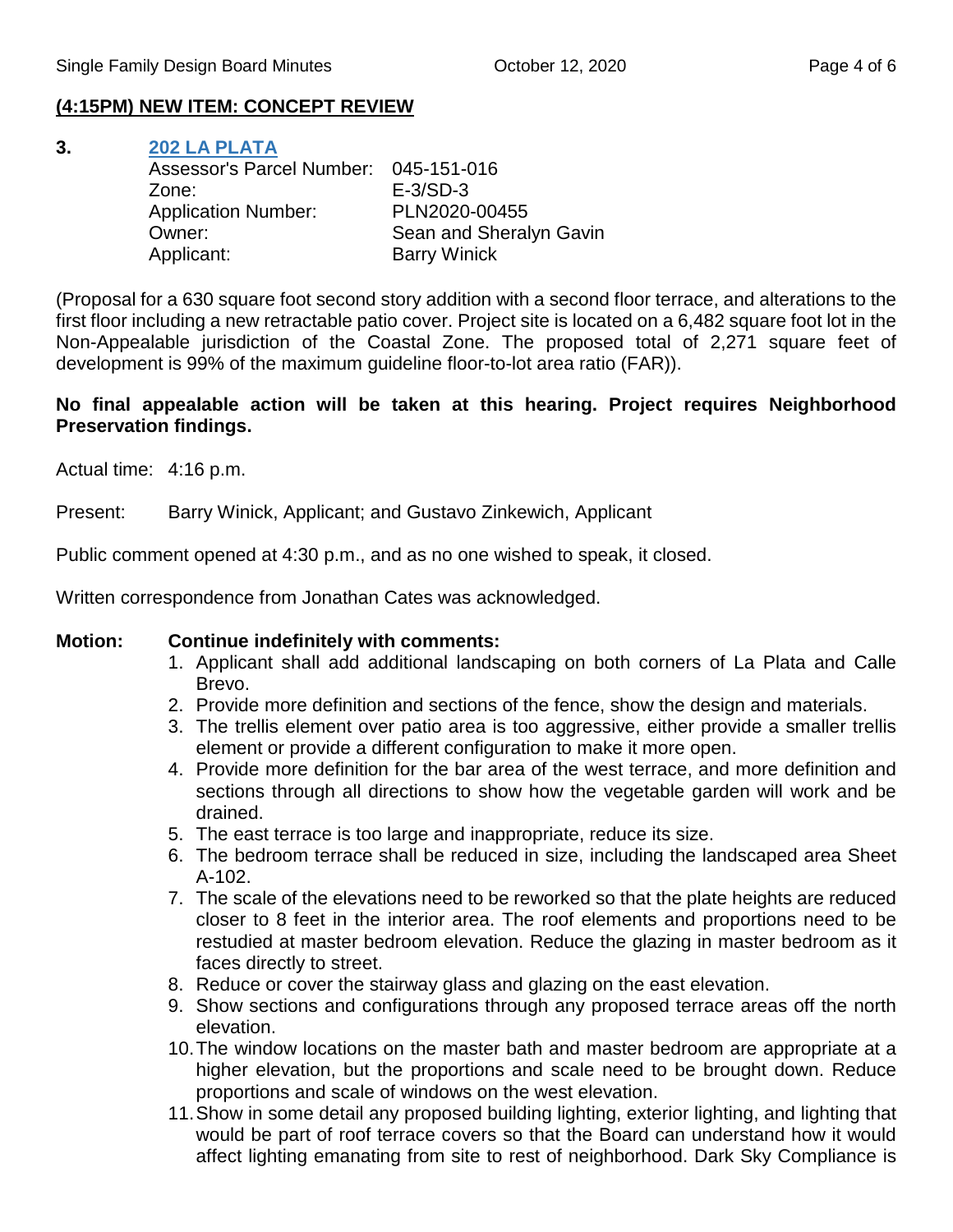an important part of the Board's review. Reduce the lantern effect that currently occurs throughout the home and the proposal.

Action: Sweeney/Moticha, 6/0/0. (Richards absent.) Motion carried.

#### **(5:10PM) CONTINUED ITEM: PROJECT DESIGN APPROVAL**

#### **4. [705 ISLAND VIEW DR](https://www.santabarbaraca.gov/SBdocuments/Advisory_Groups/Single_Family_Design_Board/Archive/2020_Archives/03_Architectural_Drawings/2020-10-12_October_12_2020_705_Island_View.pdf)**

| Assessor's Parcel Number: 035-091-007 |
|---------------------------------------|
| <b>RS-15</b>                          |
| PLN2020-00051                         |
| <b>Matthew Genovese</b>               |
|                                       |

(Proposal for 293 square feet of additions at the lower level, 240 square feet of upper attic storage space, a new 253 square foot upper floor balcony, and site improvements to an existing 1,490 square foot, two-story, single-unit residence. Project also includes converting 441 square feet of garage space to habitable space and constructing a new 431 square foot, two-car garage. The proposed total of 2,903 square feet of development on a 10,320 square foot lot in the Hillside Design District is 83% of the required maximum floor-to-lot area ratio (FAR).)

#### **Project Design Approval is requested. Project requires Neighborhood Preservation, Hillside Design, and Sloped Lot findings. Project was last reviewed March 2, 2020.**

Actual time: 5:21 p.m.

Present: Matthew Genovese, Applicant

Public comment opened at 5:36 p.m., and as no one wished to speak, it closed.

#### **Motion: Project Design Approval for return to Consent with comments:**

- 1. The Board makes the finding that the Neighborhood Preservation Ordinance criteria have been met as stated in Subsection 22.69.050 of the City of Santa Barbara Municipal Code with the following comments:
	- a. The changes made and proposed are in keeping with the characteristics of the neighborhood and will enhance the City of Santa Barbara.
	- b. The size, bulk, and scale is in keeping with neighborhood.
	- c. Quality materials and design are consistent with neighborhood, especially the second story which is in keeping with the existing second story design.
	- d. The project does not include the removal of trees.
- 2. The Board makes the finding that the development, including the proposed structures and grading, is appropriate to the site, is designed to avoid visible scarring, and does not significantly modify the natural topography of the site or the natural appearance of any ridgeline or hillside. The development maintains a scale and form that blends with the hillside by minimizing the visual appearance of structures and the overall height of structures.
- 3. Provide a color board and cut sheets of the proposed light fixtures
- Action: Ferrell/Sweeney, 5/0/0. (Ziegler abstained. Richards absent.) Motion carried.

The ten-day appeal period was announced.